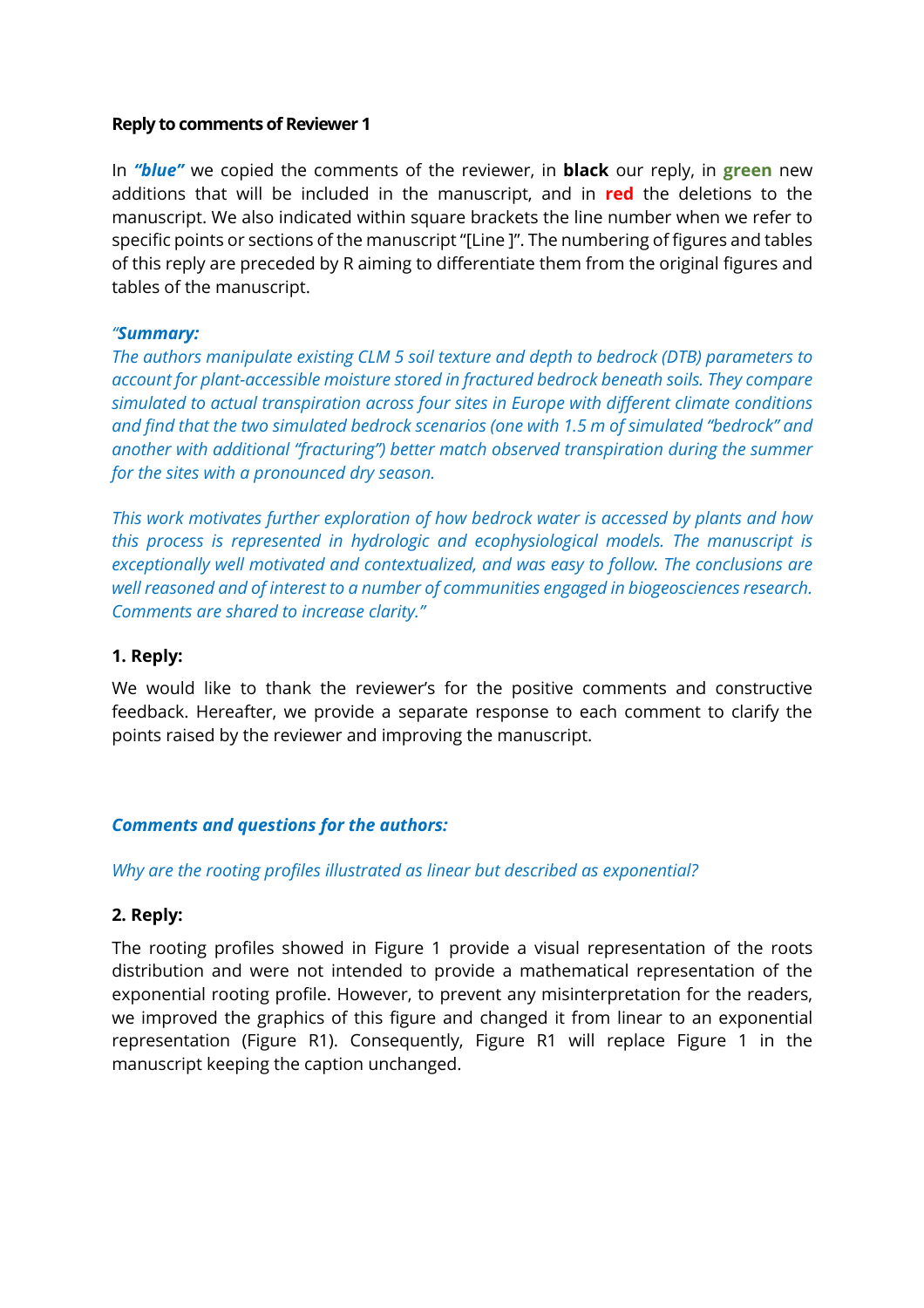

Figure R1. Modified version of the vertical distribution profile of roots according to the exponential function used by CLM 5. This figure will replace Figure 1 of the manuscript.

*Is there an expectation that model agreement should be improved during energy limited periods or in energy limited sites (e.g. line 303, 405). Limitations outside of water availability could be better quantified and described in the results and discussion.*

### **3. Reply:**

Yes, the expectation is that any of the model configurations should agree with the observed transpiration under energy-limited conditions. Nonetheless, under these conditions, we expect that the modeled vegetation does not deplete the soil water reservoir, which is the case in these sites. Due to the lack of plant water stress, the model configurations can transpire at maximum capacity during winter (for the evergreen sites), spring, and autumn [Lines 323-324]. This response during unstressed periods happens because the precipitation water is enough to replenish the transpired water [Lines 376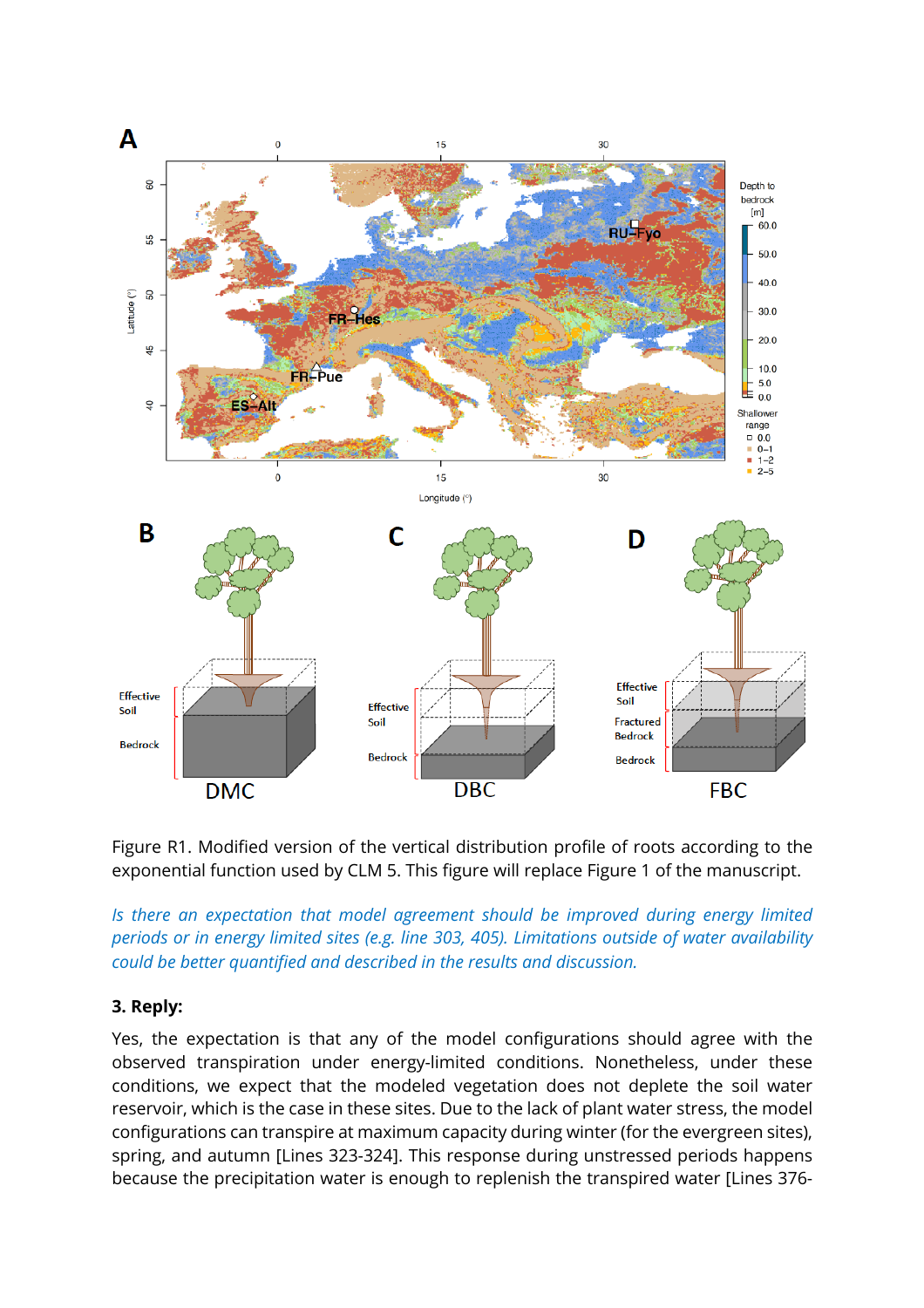377, 420-421] as it happens in FR-Hes during summertime. In this regard, water availability (surplus and deficit) is the main driving factor for the differences among model configurations that only include the changes to subsurface conditions.

The manuscript mentioned that atmospheric forcing [Lines 223-226] and plant physiological parameters [Lines 144-145] do not change among models. Also, we discussed the role of plant hydraulics on the water movement within the plant [Lines 417- 420, 442-447]. However, we cannot discard the possibility that the increased water stress in summertime could result from an over-estimation of water use during the early season that depletes the water reservoirs. Under these conditions, the overestimation could be linked to a lack of water use strategy or additional stressors not accounted for in the model formulation.

Consequently, we propose to add:

In [Line 428]:

"... stems and leaves (Fig 5.). Also, the increased water stress in summertime could result from an over-estimation of water use during the early season that depletes the water reservoirs. Under these conditions, the overestimation indicates a lack of water use strategy or additional stressors not accounted for in the default model parameterization."

## *Are the default parameters reported in line 145 site specific and if so, are they reported?*

### **4. Reply:**

No. None of the default parameters for root distribution and plant hydraulics were adjusted to site conditions. Also, the parameters are available in Table 1.

*A statement on the rationale behind the specific three model configurations would benefit the reader. Why these three and not other possibilities? Additionally, in line 167, how does the 90% sand and 10% clay mimic fractured bedrock? Justification is needed here.*

### **5. Reply:**

We agreed with the reviewer's comment that additional information will benefit the readers. The selection of these model configurations was done aiming to provide a straight evaluation of the impact of changing the depth to bedrock and soil properties. In this manuscript, we used the measured transpiration as benchmark to compare the model transpiration, however, the Default Model Configuration (DMC) was used as a baseline to compare the effects in the simulated percent loss of conductivity (PLC).

The Deeper Bedrock Configuration (DBC) shifts the DTB adding a predetermined profile of 1.5 m below the DTB in the DMC. This depth was defined as a fixed parameter across all sites because the heterogeneous nature of weathered bedrock depends on the interaction between climate, vegetation, and rock type (Pawlik *et al.* 2016).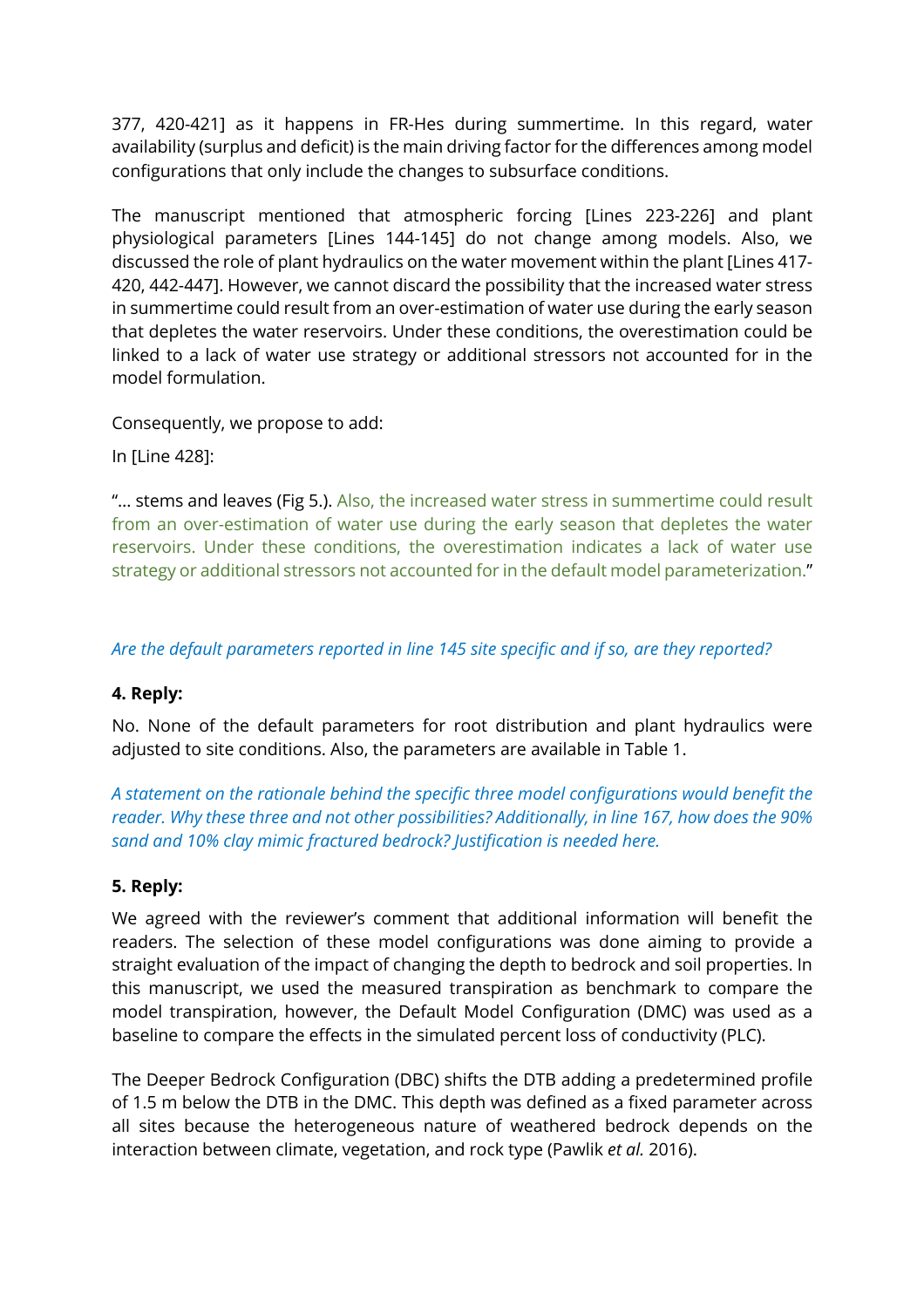Moving the bedrock deeper implies solving the issue of how to parameterize this newly created water storage. "Section 3.2 Bedrock Configuration" [Line: 154] describes the selected approach which relies on two main assumptions: a fractured bedrock will have a high-water conductivity and low water holding capacity. This approach is based on the recent studies at regional and continental scales stressing the importance of the accumulated sediments in weathered bedrock fractures that enhances the water holding capacity beneath the soil (Jian *et al.* 2020), allowing the woody ecosystems to use the rock moisture at regional scales (McCormick *et al.* 2021). The soil texture selection that mimics a fractured bedrock is supported by the similarities in saturated hydraulic conductivity (*K*s) that both, sandy soils (Miyazaki, 1996; Pachepsky and Park, 2015) and weathered granite rocks have (Rouxel et al., 2010; Katsura et al., 2009) [Lines: 396-400]. As the sandy soil texture classification can be described by any soil with a combination of more than 85% of sand and less than 10% of clay, we decided to choose the combination of soil fractions that provides a sandy soil texture with a maximum water holding capacity for this textural class.

Consequently, we propose to add:

In [Line 163]:

"… each location, using this model configuration as a baseline for comparison across the manuscript. The second …"

In [Line 164]:

"… texture classification. This depth was defined as a fixed parameter across all sites because the thickness and degree of bedrock weathering are difficult to characterize over broad scales (Holbrook et al. 2014), where the interaction between climate, vegetation, and rock type determines the extent and properties of the weathered bedrock (Pawlik et al. 2016). The third configuration …"

In [Line 166]:

"… clay (Table 1). This approach aims to mimic the hydrological behavior of a fractured bedrock based on two main assumptions: a fractured bedrock should have a high-water conductivity and low water holding capacity. As the sandy soil texture classification can be described by any soil with a combination of more than 85% of sand and less than 10% of clay, we decided to choose the combination of soil fractions that provides a sandy soil texture with a maximum water holding capacity for this textural class. The high sand percentage will mimic the fast water movement through the primary and secondary porosity of the fractured bedrock. At the same time, the low clay content allows having a low water holding capacity for plant water uptake compared with the above soil layers."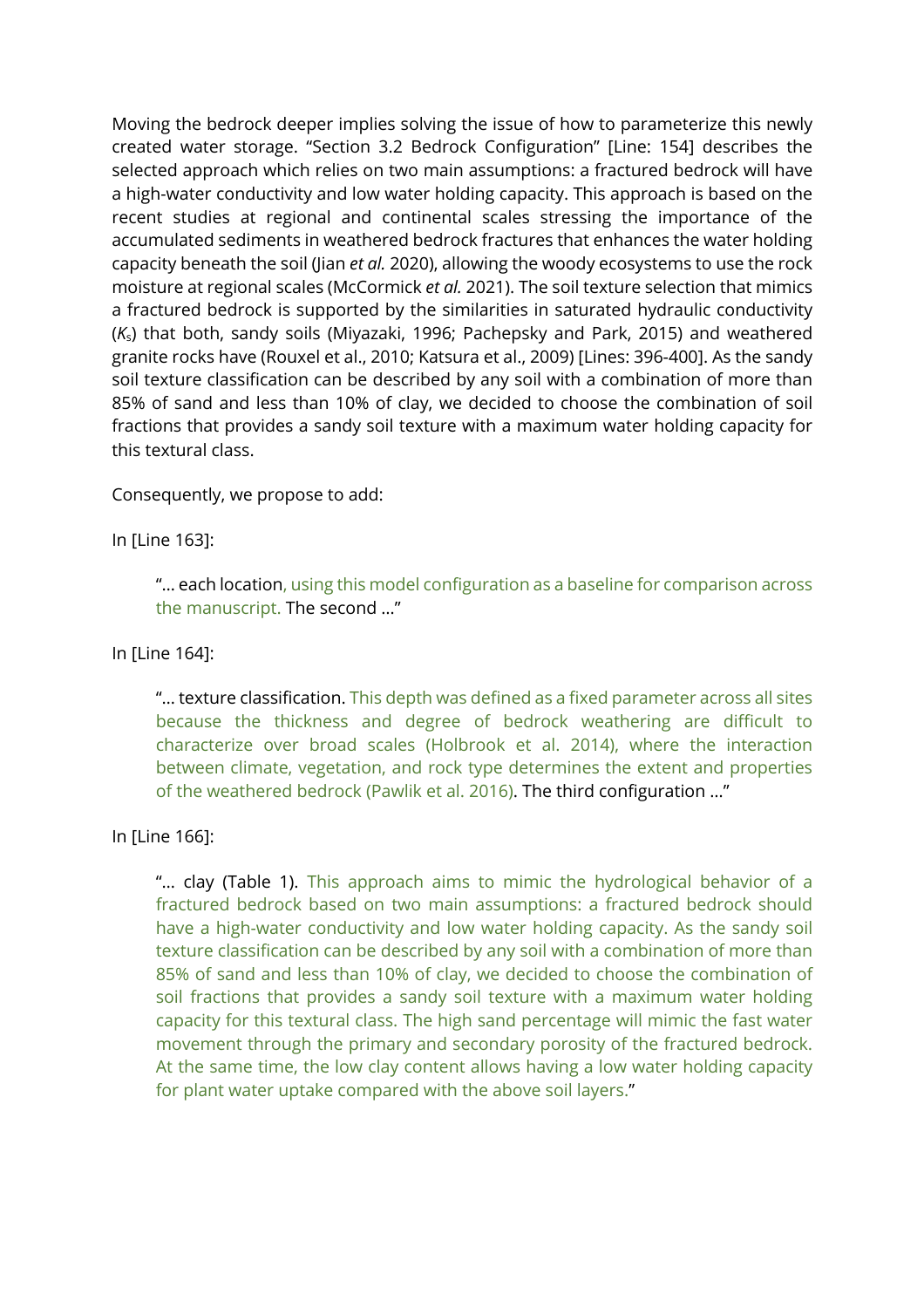*The Pelletier et al 2016 dataset is a model output and not reflective of local site conditions per se. As far as I understand, it is only validated for depth to bedrock in the US using groundwater well data (which is rarely available in uplands areas like the sites in this study.) The language around use of the dataset should be couched to reflect that the dataset does not provide DTB at the four sites.*

# **6. Reply:**

Yes, the data set from Pelletier et al (2016) was validated for US and then applied to estimate the depth to bedrock (DTB) globally. However, the differences between the DTB used in the model and that reported for the experimental sites does not show differences larger than 50 cm for FR-Pue and FR-Hes, and in ES-Alt it is within the reported field data (Table R1). In RU-Fyo the first 50 cm are reported as peat, lying above glacial deposits (Table R2).

Table R1. Differences between the soil depths ingested in the model and the soil depths reported for the sites.

|                          | <b>Experimental Sites</b>                                                       |                     |                        |                                                                                                      |
|--------------------------|---------------------------------------------------------------------------------|---------------------|------------------------|------------------------------------------------------------------------------------------------------|
|                          | ES-Alt                                                                          | FR-Pue              | FR-Hes                 | RU-Fyo                                                                                               |
| Input for the Model [cm] | 82 cm                                                                           | $95 \, \mathrm{cm}$ | $101 \text{ cm}$       | $132 \text{ cm}$                                                                                     |
| Reported Field Data [cm] | 20-100cm                                                                        | $50 \, \text{cm}$   | $145 \text{ cm}$       | 50 cm (peat)                                                                                         |
| References               | Grossiord et al. (2015)<br>Martin-Duque et al. (2008)<br>Penuelas et al. (2003) | Pita et al. (2013)  | Granier et al. (2000b) | Arneth et al. (2002)<br>Kurbatova et al. (2002)<br>Schulze et al. (2002)<br>Vigodskaya et al. (2002) |

Following the reviewer's recommendation, we will add the following:

In [Line 149]:

"... summary information. Although this data set does not reflect the exact site conditions, the depth to bedrock is closer to measurements reported in previous studies at the experimental sites. The simulations were …"

Also, we will add Table R2 as an appendix describing the reported data for each experimental site.

| Table R2. Summary of the main sub-surface characteristics of each experimental site. |  |  |  |
|--------------------------------------------------------------------------------------|--|--|--|
|                                                                                      |  |  |  |

| <b>Main Site Characteristics</b> | <b>ES-Alt</b> | <b>FR-Pue</b> | <b>FR-Hes</b> | <b>RU-Fyo</b> |  |
|----------------------------------|---------------|---------------|---------------|---------------|--|
| Rooting Depth (m)                | 8.0           | 4.5           | > 1.5         | 0.2           |  |
| Peat Layer Depth (cm)            | <b>None</b>   | <b>None</b>   | <b>None</b>   | 50            |  |
| Soil Depth (cm)                  | $20-40$   100 | 50            | 145           | N.A.          |  |
| Soil Texture: % Clay             | 25.9          | 39            | 25            | N.A.          |  |
| Soil Texture: % Sand             | 57.3          | 26            | N.A.          | N.A.          |  |
| Soil Texture: % Silt             | 16.8          | 35            | N.A.          | N.A.          |  |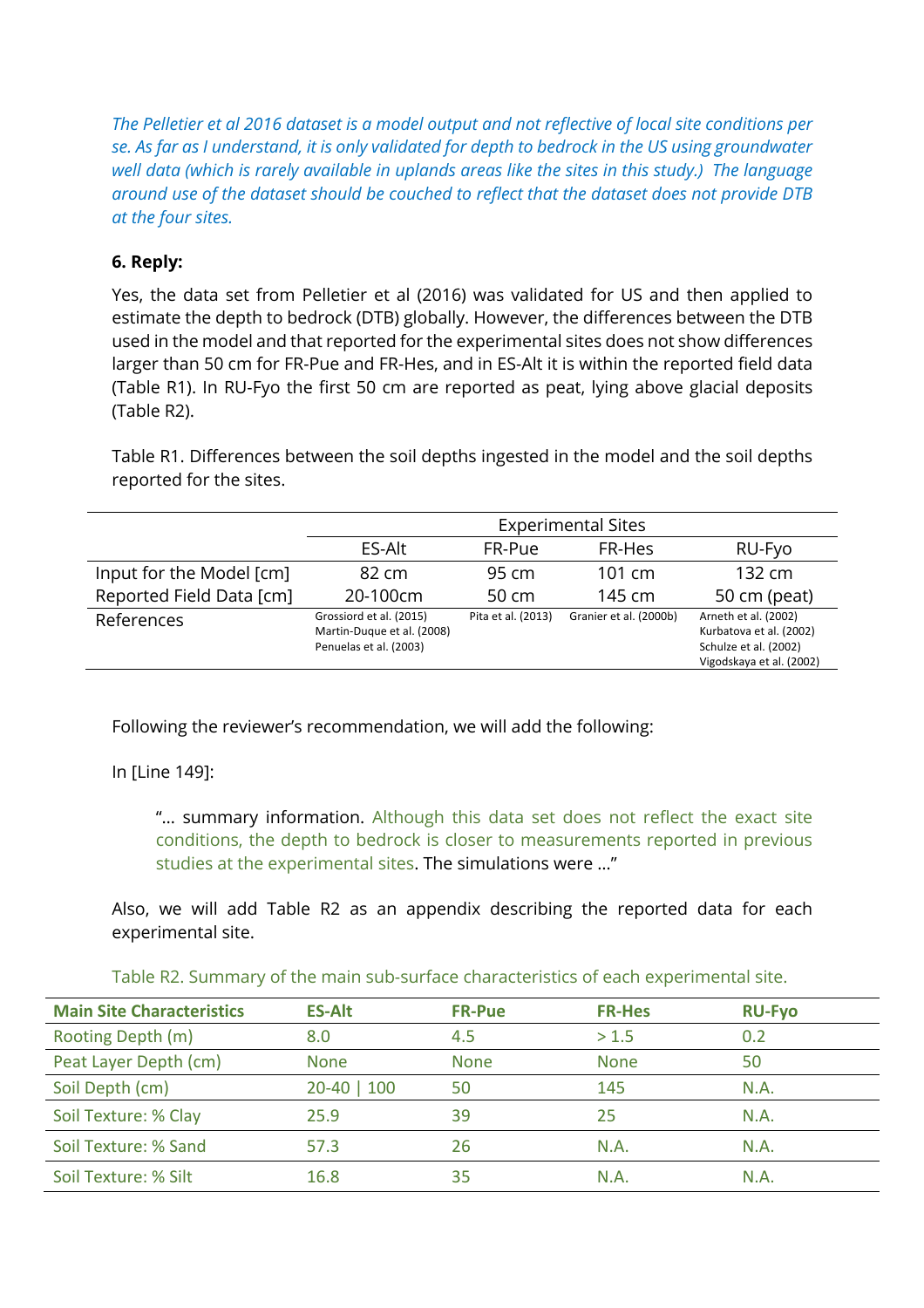| Soil Type                         | <b>Sandy Clay Loam</b>                                                                                                                    | <b>Silty Clay Loam</b>                                               | Clay Loam                                                                                                                                           | Loam                                                                                                                                                     |
|-----------------------------------|-------------------------------------------------------------------------------------------------------------------------------------------|----------------------------------------------------------------------|-----------------------------------------------------------------------------------------------------------------------------------------------------|----------------------------------------------------------------------------------------------------------------------------------------------------------|
| Soil Permeability                 | N.A.                                                                                                                                      | <b>High</b>                                                          | N.A.                                                                                                                                                | N.A.                                                                                                                                                     |
| <b>Superficial Stone Fraction</b> | N.A.                                                                                                                                      | $0.75(0-50cm)$                                                       | N.A.                                                                                                                                                | N.A.                                                                                                                                                     |
| <b>Deep Stone Fraction</b>        | N.A.                                                                                                                                      | $0.90$ ( $>50$ cm)                                                   | N.A.                                                                                                                                                | N.A.                                                                                                                                                     |
| <b>Bedrock Type</b>               | Cretaceous<br>carbonate                                                                                                                   | Jurassic<br>Limestone                                                | Sandstone                                                                                                                                           | <b>Glacial deposits</b>                                                                                                                                  |
| <b>Water Table Depth</b>          | Deep                                                                                                                                      | Deep                                                                 | Deep                                                                                                                                                | Superficial                                                                                                                                              |
| <b>Plant Water</b>                | Soil<br>Water,<br>Weathered<br>Bedrock,<br>Groundwater                                                                                    | Soil<br>Water,<br>Weathered<br>Bedrock,<br>Groundwater               | Soil Water                                                                                                                                          | Non-Saturated<br>Substratum                                                                                                                              |
| <b>Hydraulic Lift</b>             | Present                                                                                                                                   | N.A.                                                                 | Present                                                                                                                                             | N.A.                                                                                                                                                     |
| <b>References</b>                 | Carcavilla et al. (2008)<br>Forner et al. (2018)<br>Grossiord et al. (2015)<br>Martin-Duque<br>et al.<br>(2008)<br>Penuelas et al. (2003) | Allard et al. (2008)<br>Limousin et al. (2009)<br>Pita et al. (2013) | Betsch et al. (2011)<br>Granier et al. (2007)<br>Granier et al. (2000a)<br>Granier et al. (2000b)<br>Le Goff et al. (2001)<br>Zapater et al. (2012) | Arneth et al. (2002)<br>Kurbatova et al. (2002)<br>Milyukova et al. (2002)<br>Novenko et al. (2010)<br>Schulze et al. (2002)<br>Vigodskaya et al. (2002) |

## *In line 80, what does "fully developed" mean in this context?*

### **7. Reply:**

The term "fully developed" was intended to convey the description of a canopy showing the maximum leaf area index (LAI) during the growing season. However, we see that this may misguide the reader. Consequently, we propose to change it as follows [Line 80]:

"… It is expected that during summer, the vegetation has a fully developed canopy exhibiting a peak in leaf area index, extracting soil water at the maximum rate, and relying on deeper soil water pools during extended dry periods."

*In line 75, an additional possibility is that belowground biomass distributions may change over time in response to water stress (e.g. Liu et al, 2019).*

### **8. Reply:**

Good point, thank you. Following this recommendation, we will add the following in [Line 74]:

"… This latter approach emphasizes the key role played by soil texture and rock fragments in regulating the response of root growth (Hu *et al.,* 2021, Li et al., 2019) and plant hydraulics to soil drying …"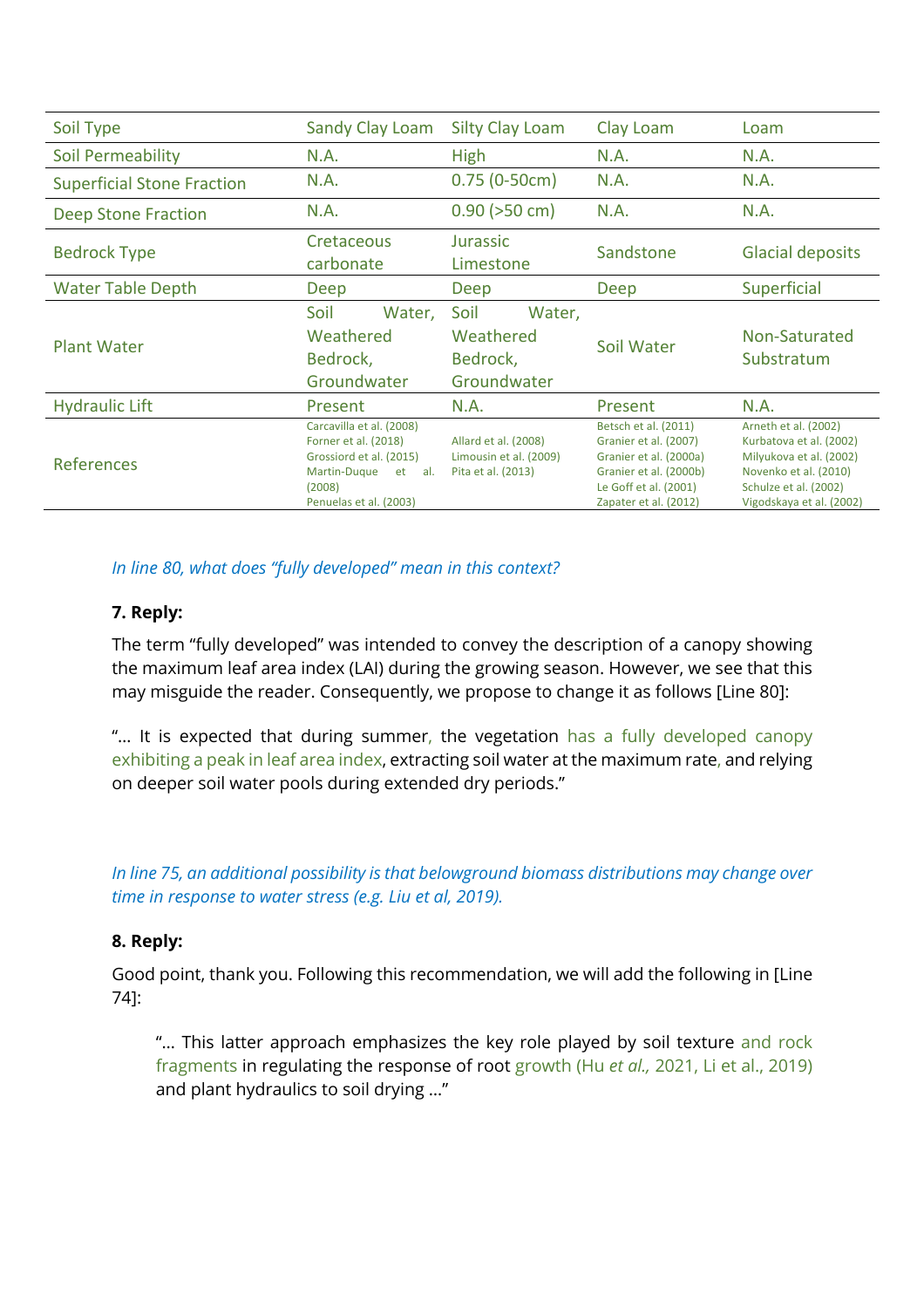*Is there site specific subsurface information (from e.g. the papers cited in the site descriptions) that could be added to contextualize the DTB increase needed to improve model performance?*

### **9. Reply:**

Yes, there is available information in Table R2 that will be added as an appendix (see reply 6). Also, we propose to add the following lines to improve the site descriptions:

In [Line: 95]:

"… and lowlands (RU-Fyo). All the sites lack detailed information concerning the physical properties of the weathered bedrock, such as hydraulic conductivity, water holding capacity, or percentage of fractures. The sites are distributed across an environmental …"

For ES-Alt [Line: 101]:

"… et al. 2017). The soils are formed from Cretaceous carbonate rocks settled on top of sandy sediments (Carcavilla et al. 2008), showing a poor development (Granda et al. 2012) with maximum soil thickness varying between 25 cm at the top of the slopes, and more than 1.0 m at the bottom (Martín-Moreno et al. 2014). The climate …"

[Line: 108]:

"... et al. 2014). Quercus ilex trees at this site have the capacity to allocate structural and fine roots down to 8.0 m depth (Penuelas et al. 2003). The plant …"

For FR-Pue [Line: 112]:

"... et al. 2002). The superficial soil layers have a high soil permeability thanks to the elevated stone fraction of 0.75. On the other hand, soil layers beneath 50 cm have a larger clay content (> 30%) and a stone fraction of more than 0.9 (Limousin et al. 2009, Pita et al. 2013). This location …"

[Line: 115]:

"… 2008). This forest stand allocates most of the fine root biomass in the top 50 cm of the soil profile with a small fraction of roots reaching depths down to 4.5 m (Allard et al. 2008). Similarly, to …"

For FR-Hes [Line: 112]:

"... 2007). It is a clear transition between the eluviated horizon and the horizon with high clay accumulation at 50 cm depth (Zapater et al. 2012), leading to a low clay content in the upper soil layers (Granier et al. 2000 a). It has … "

[Line: 124]: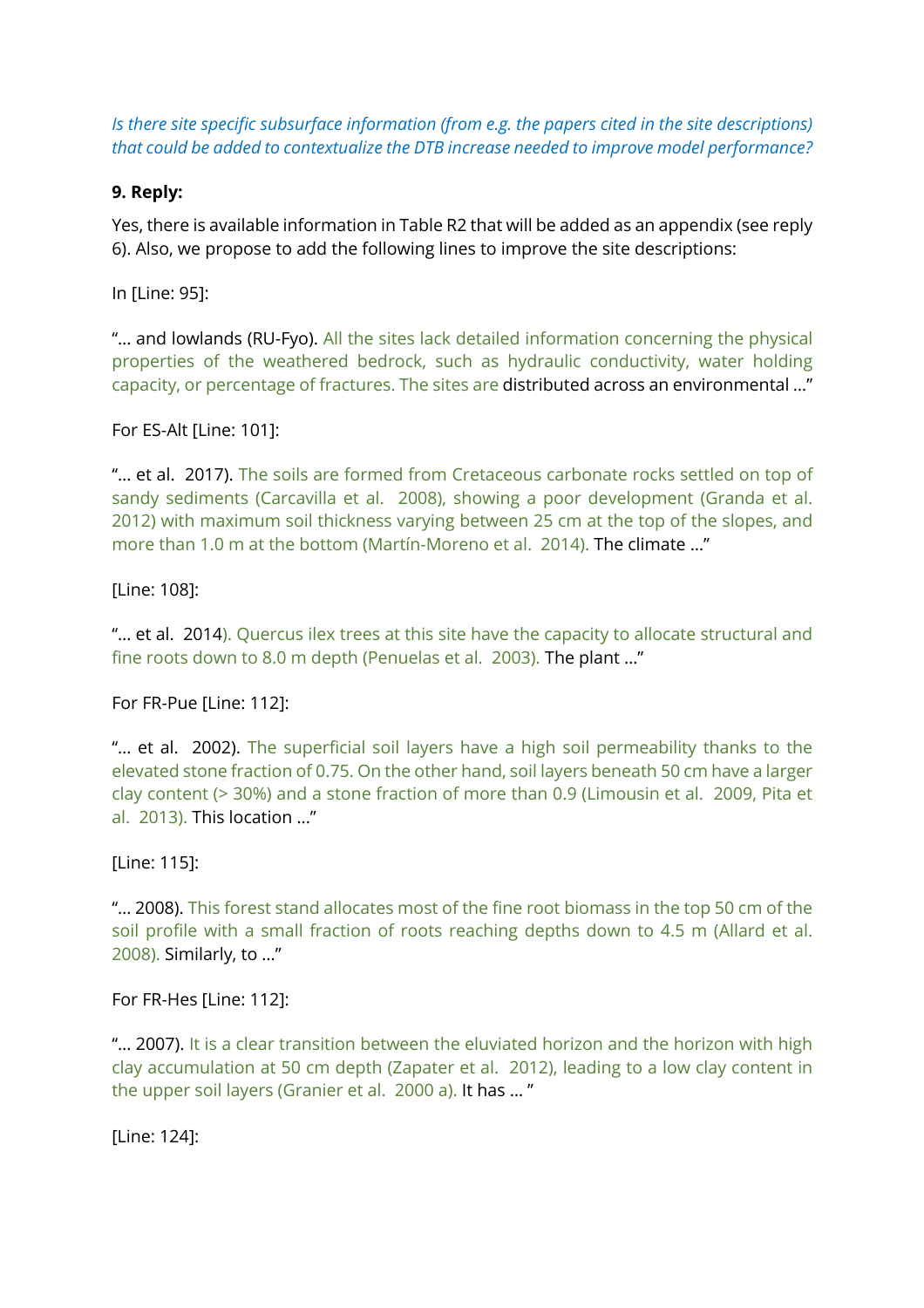"… 2001). Fagus sylvatica trees allocate most of the fine roots in the upper 40 cm of soil with some fine roots reaching depths down to 1.5 m (Granier et al. 2000a, Granier et al. 2000b, Zapater et al. 2012, Bestch et al. 2011). The dominant …"

For RU-Fyo [Line: 131]:

"... and still present. The peat layer at this site has an average depth of 50 cm (Schulze et al. 2002, Vygoskaya et al. 2002, Arneth et al. 2002, Kurbatova et al. 2002), and the glacial deposits result in a loamy texture of the soil beneath it (Novenko et al. 2010, Schulze et al. 2002). The water table at this site is shallow, forcing the trees to allocate most of the fine roots in the top 20 cm of the soil (Milyukova et al. Schulze et al. 2002, Vygodskaya et al. 2002). The climate …"

*The overprediction of transpiration during spring and rapid drying of the root zone is a very interesting result that models representing deeper water stores will have to grapple with. The discussion of plant hydraulics in L420-440 is thorough and very well done, but are there perhaps other additional factors that could be considered as well? For example, dynamic belowground biomass, fungi, or the role of multi-porosity systems (e.g. Schwinning, 2020).*

### **10. Reply:**

The additional factors mentioned by the reviewer may help to explain the measured transpiration during the dry season at sites such as ES-Alt and FR-Pue, where the precipitation is reduced, and plants must access any source of water available belowground to survive during this period. In this context, the four potential pathways proposed by Schwinning (2020) could play an important role for this vegetation.

We propose to add the following in [Line 436]:

"… vegetation types. Also, plants depending on rock moisture had developed special water access strategies such as dynamic root systems or mycorrhizae growing along the rock cracks and accessing water stored in or dripping from the bedrock (Schwinning 2020). Experimental evidence …"

*Is it necessary to have well developed soil to access groundwater (Line 355)?*

# **11. Reply:**

No, it is not necessary to have well developed soil to access groundwater. Nonetheless, to improve the idea we want to convey, we will add the following lines:

In [Line 354]:

"… If geological conditions allow the formation of deep soils (e.g., Amazon Basin, Loess Plateau), the roots will access deep groundwater that will become very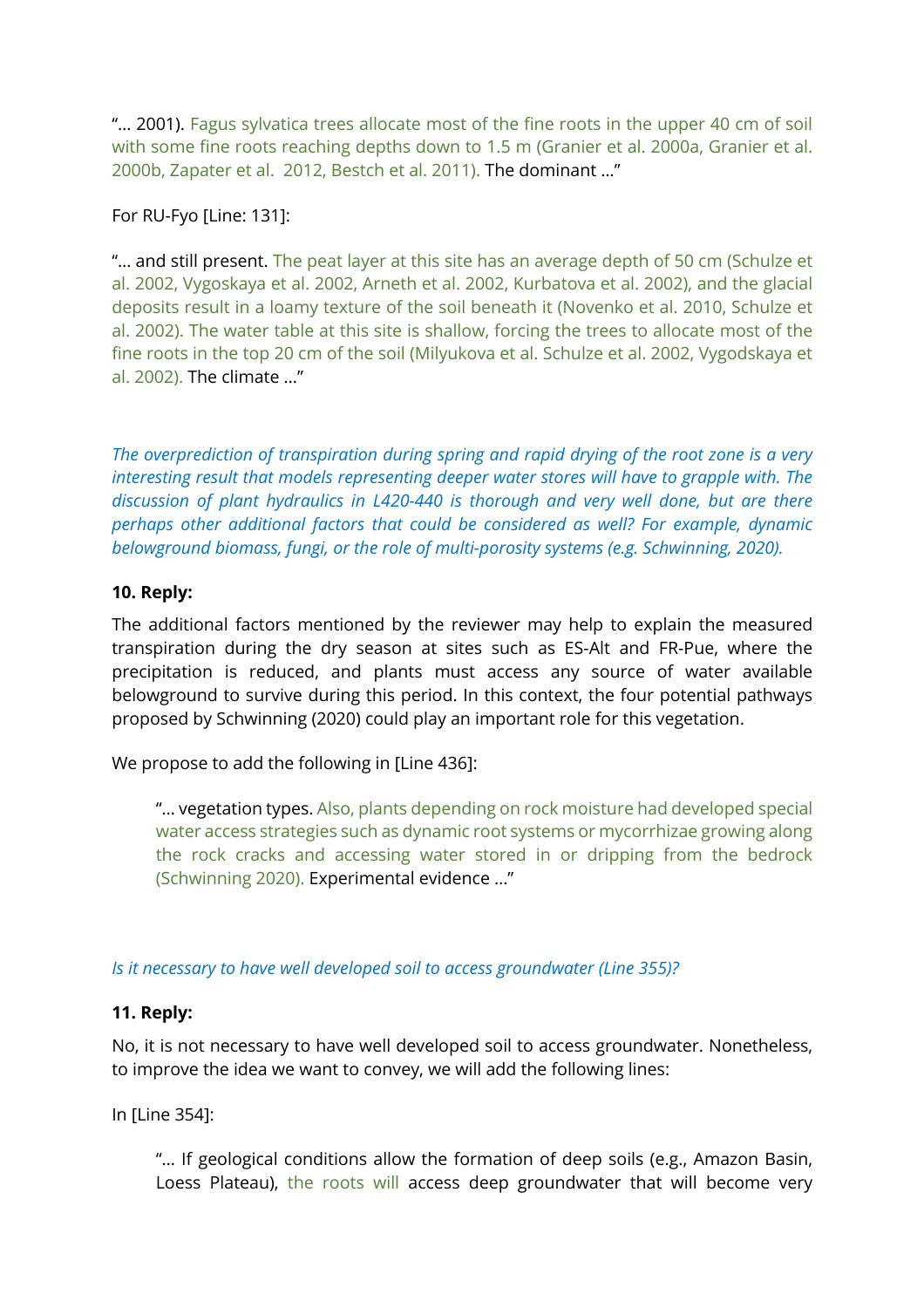important for surviving extended dry periods (Chitra-Tarak et al., 2021; Tao et al., 2021). On the other hand, when soils are shallow and less developed, the trees must thrive by accessing additional water pockets in the weathered bedrock. The heterogeneous nature of weathered bedrock depends on the interaction between climate, vegetation, and rock type (Pawlik et al. 2016). These interactions allow the increment of the water-holding capacity of weathered bedrock by increasing the porosity and mineral surface area (Navarre-Sitchler et al. 2015). This water holding capacity is considered negligible (Novák & Šurda, 2010), but the vertical extent of this layer makes the water reservoir large enough to support deep rooting vegetation during dry spells (Graham et al. 2010, Jones & Graham 1993). As an example, Mediterranean trees are able to uptake water from the deep vadose zone …"

*The definition of bedrock within the paper is a bit inconsistent, specifically in the caption of Figure 1. For example, bedrock in CLM5 is considered impermeable but bedrock is represented as a combination of sand and clay. Clarification is needed here.*

## **12. Reply:**

It is true that in CLM 5 the bedrock is described as an impermeable layer and the paper also states that in [Line 158]. Also, in Figures 1B, 1C, and 1D the impermeable bedrock layer is represented by a solid block. The term "Fractured Bedrock Configuration" that is in the caption of Figure 1 is explained in the methodology [Lines 164-167] and the description is extended with the proposed addition in reply 5. To improve clarity further, we will change the caption text to:

"Figure 1. Geographical location of the experimental sites and spatial distribution of the depth to bedrock across Europe (A) based on Pelletier et al. (2016). The graphics below the map are the schematic of the three model configurations used in this work: default model configuration, DMC (B); deeper bedrock configuration, DBC (C); and fractured bedrock configuration, FBC (D). The block with dashed lines represents the soil profile, the solid grey block represents the impermeable bedrock layer as it is assumed by CLM 5, and the translucid grey block represents the mimicked fractured bedrock layer."

### *Some comments about figures:*

*Figure A1: Is this a boxplot? It seems like a timeseries. A description of the points vs. lines is needed in the caption.*

**13. Reply:**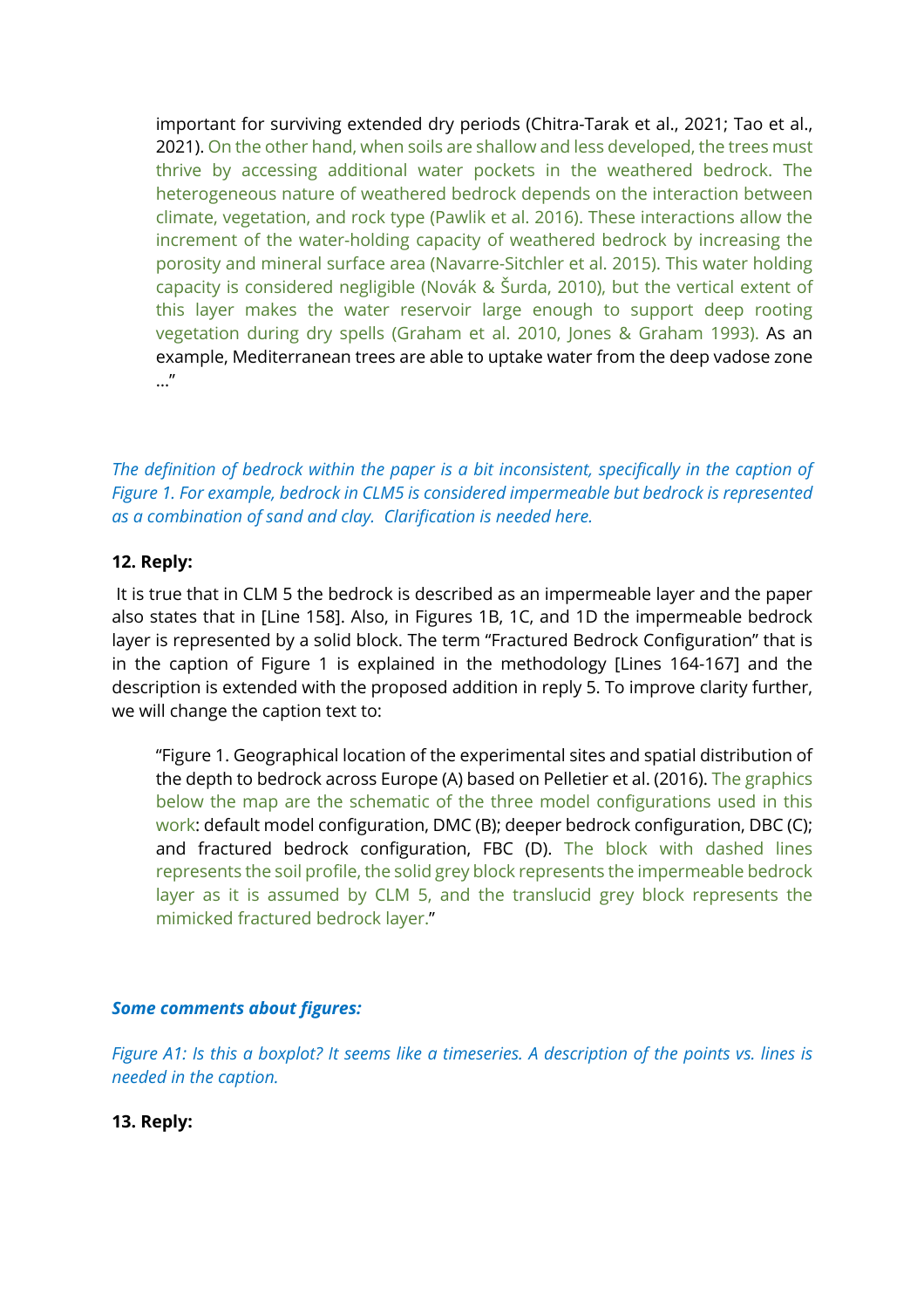Yes, those are boxplots showing the multiannual variability per day of the year. The points are the outliers for each boxplot when present. We will improve the figure caption as follows:

"Figure A1. Multi-annual daily boxplots for potential evaporation (*E*o), stand transpiration  $(E_T)$ , and vapor pressure deficit  $(A)$  of the selected experimental sites across Europe. The boxplot represents the data contained between the first and third quartiles, the central line is the median, the whiskers represent a predefined distance from the median (1.5 x inter-quartile range), and the dots are the outliers."

# *Figure 2: Is there a legend label missing (corresponding to pink or orange)?*

### **14. Reply:**

There is actually not a missing label but the bars with a pink looking color are translucid red representing *E*<sup>o</sup> that it is solid red in the legend. We will improve the figure as follows:



Figure R2. Updated version of Figure 2 to be replaced in the manuscript.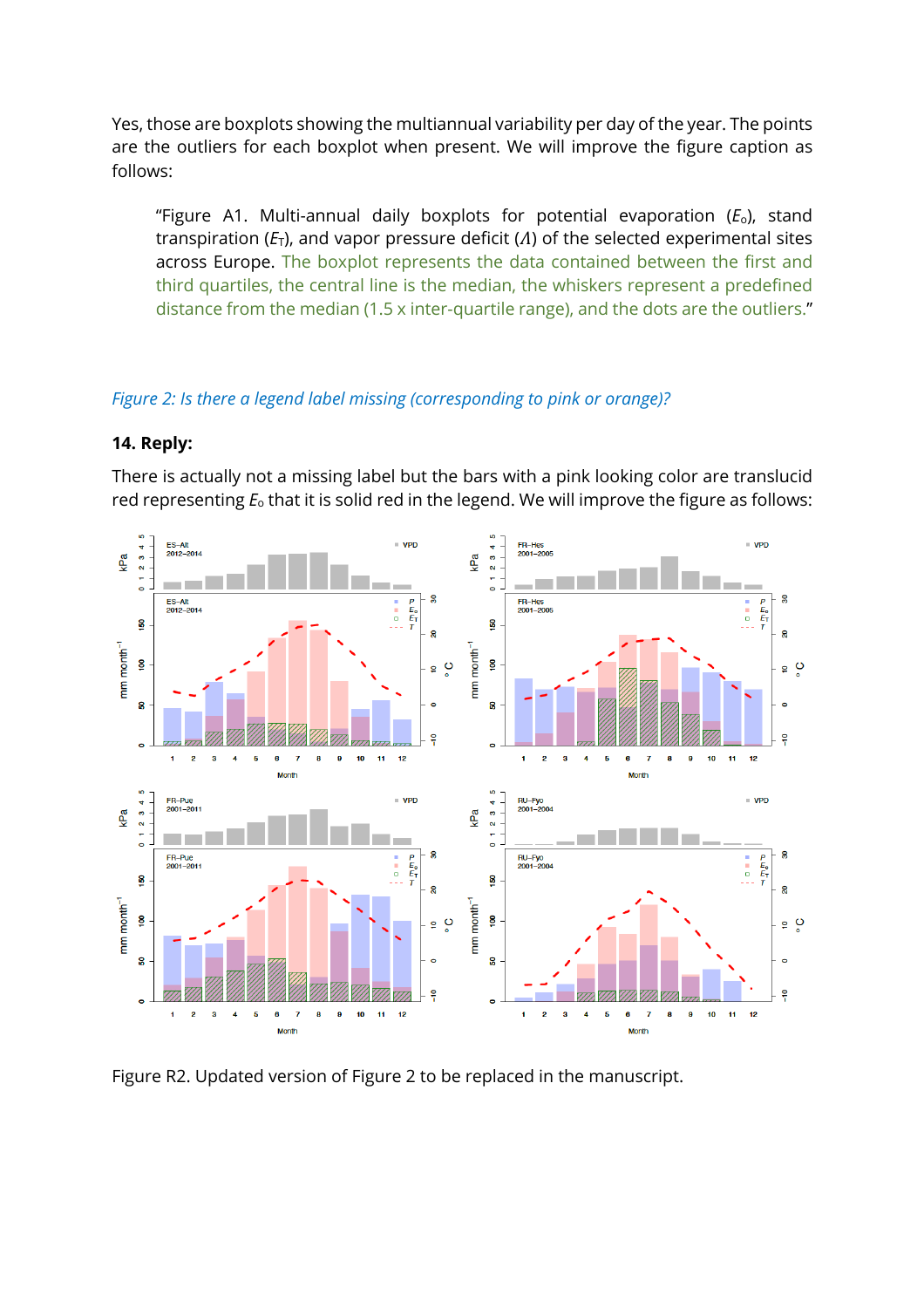*Figure 3: This is the most impactful figure but it is very difficult to tell the different model configurations apart. The caption says boxes but there don't seem to be boxes in the figure.*

#### **15. Reply:**

Thanks for the heads-up on this. This plot shows only the boxplot (inter-quartile range), but it is difficult to distinguish between model configurations. Consequently, we will replace Figure 3 and caption as follows:



Figure R3. Median of the measured and modeled daily transpiration rates for the different model configurations at each experimental site.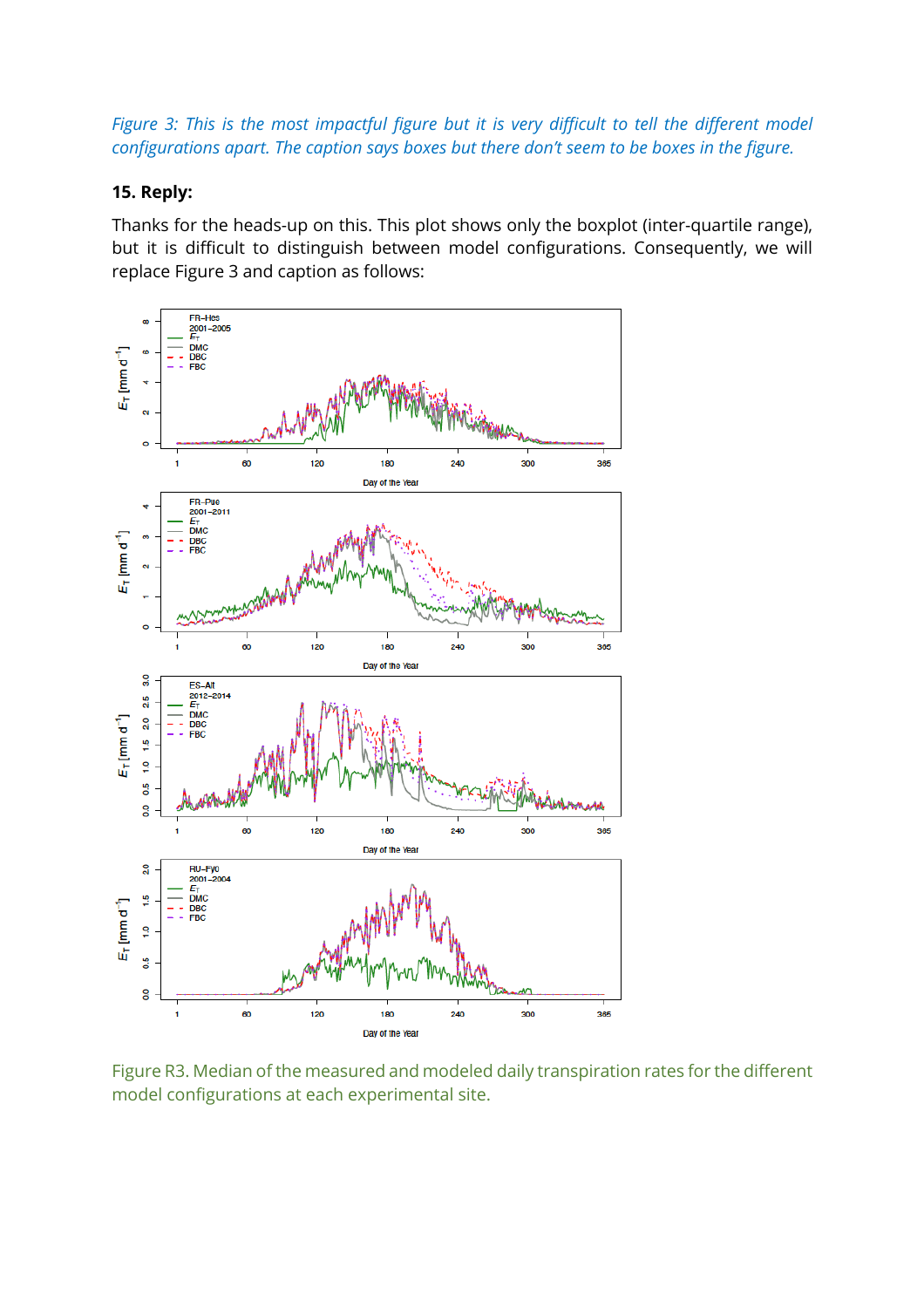*Figure 4: Some of the concepts in this figure could potentially be better represented by scatterplots for specific times or model configurations that are most significant to the results. Including a simple illustration of how model-data agreement is improved with bedrock water storage under specific conditions could make the paper potentially more impactful and approachable to non-CLM experts. "*

# **16. Reply:**

Thanks for the recommendation, the simpler the better. We decided to change this figure into an annual time series (Figure R2) that will replace Figure 4 of the manuscript. This figure change will require to modify the manuscript as follows:

Deleting [Lines: 268-277]:

"… experimental sites. In the graphical scheme adopted in this figure … proportionally to the  $\alpha$  value (e.g., ES-Alt.DMC.March)."

Replacing Figure 4 with Figure R2 and updating the figure's caption as follows:



Figure R4. Multi-annual monthly variation of the Pearson correlation coefficient (r) and the index of agreement (Γ) for the default model configuration (DMC), deeper bedrock configuration (DBC), and fractured bedrock configuration (FBC).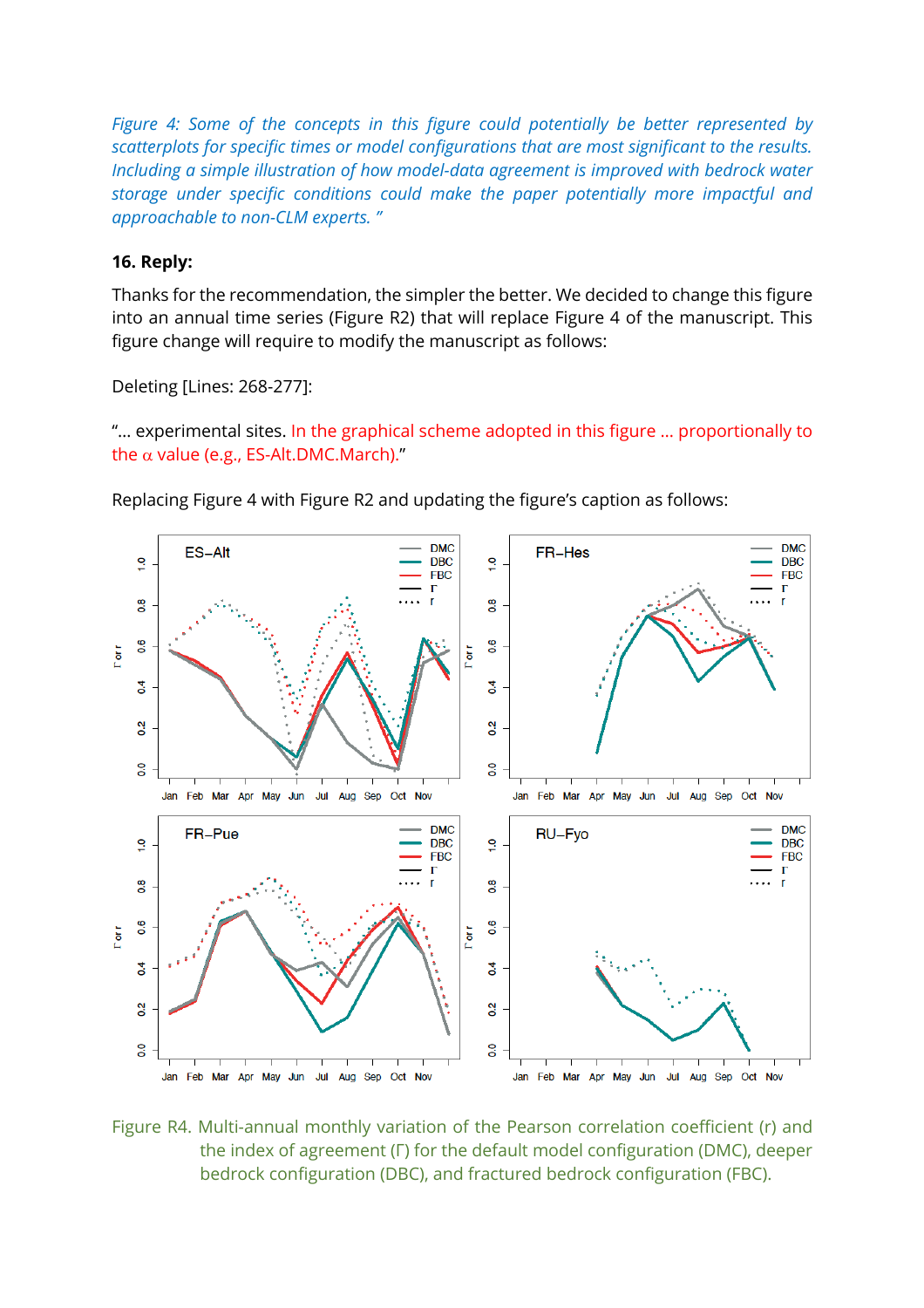#### **References**

- Allard, V., Ourcival, J. M., Rambal, S., Joffre, R., & Rocheteau, A. (2008). Seasonal and annual variation of carbon exchange in an evergreen Mediterranean forest in southern France. Global Change Biology, 14(4), 714-725.
- Arneth, A., Kurbatova, J., Kolle, O., Shibistova, O. B., Lloyd, J., Vygodskaya, N. N., & Schulze, E. D. (2002). Comparative ecosystem–atmosphere exchange of energy and mass in a European Russian and a central Siberian bog II. Interseasonal and interannual variability of CO2 fluxes. Tellus B: Chemical and Physical Meteorology, 54(5), 514-530.
- Betsch, P., Bonal, D., Bréda, N., Montpied, P., Peiffer, M., Tuzet, A., & Granier, A. (2011). Drought effects on water relations in beech: the contribution of exchangeable water reservoirs. Agricultural and Forest Meteorology, 151(5), 531-543.
- Carcavilla, L., Ruiz, R., and Rodríguez, E. (2008) Guía Geológica del Parque Natural del Alto Tajo. Madrid: Instituto Geológico y Minero de España. 267 p.
- Forner, A., Valladares, F., & Aranda, I. (2018). Mediterranean trees coping with severe drought: Avoidance might not be safe. Environmental and experimental botany, 155, 529-540. https://doi.org/10.1016/j.envexpbot.2018.08.006
- Graham, R. C., Rossi, A. M., & Hubbert, K. R. (2010). Rock to regolith conversion: Producing hospitable substrates for terrestrial ecosystems. GSA today, 20(2), 4-9. https://www.geosociety.org/gsatoday/archive/20/2/abstract/i1052-5173-20-2-4.htm
- Granda, E., Escudero, A., de la Cruz, M., and Valladares, F. (2012) Juvenile–adult tree associations in a continental Mediterranean ecosystem: no evidence for sustained and general facilitation at increased aridity, Journal of Vegetation Science, 23, 164–175, https://doi.org/10.1111/j.1654-1103.2011.01343.x
- Granier, A., Ceschia, E., Damesin, C., Dufrêne, E., Epron, D., Gross, P., ... & Saugier, B. (2000a). The carbon balance of a young Beech forest. Functional ecology, 14(3), 312-325.
- Granier, A., Biron, P., and Lemoine, D. 2000b. Water balance, transpiration and canopy conductance in two beech stands, Agricultural and Forest Meteorology, 100, 291–308, https://doi.org/10.1016/S0168-1923(99)00151-3
- Granier, A., Reichstein, M., Bréda, N., Janssens, I. A., Falge, E., Ciais, P., ... & Wang, Q. (2007). Evidence for soil water control on carbon and water dynamics in European forests during the extremely dry year: 2003. Agricultural and forest meteorology, 143(1-2), 123-145.
- Grossiord, C., Forner, A., Gessler, A., Granier, A., Pollastrini, M., Valladares, F., & Bonal, D. (2015). Influence of species interactions on transpiration of Mediterranean tree species during a summer drought. European Journal of Forest Research, 134(2), 365-376.
- Holbrook, W. S., Riebe, C. S., Elwaseif, M., L. Hayes, J., Basler-Reeder, K., L. Harry, D., ... & W. Hopmans, J. (2014). Geophysical constraints on deep weathering and water storage potential in the Southern Sierra Critical Zone Observatory. Earth Surface Processes and Landforms, 39(3), 366-380. https://doi.org/10.1002/esp.3502
- Hu, H., Li, F.L., McCormack, M.L. et al. (2021). Functionally divergent growth, biomass allocation and root distribution of two xerophytic species in response to varying soil rock fragment content. Plant Soil 463, 265–277. https://doi.org/10.1007/s11104-021- 04906-z
- Jiang, Z., Liu, H., Wang, H., Peng, J., Meersmans, J., Green, S. M., ... & Song, Z. (2020). Bedrock geochemistry influences vegetation growth by regulating the regolith water holding capacity. Nature communications, 11(1), 1-9.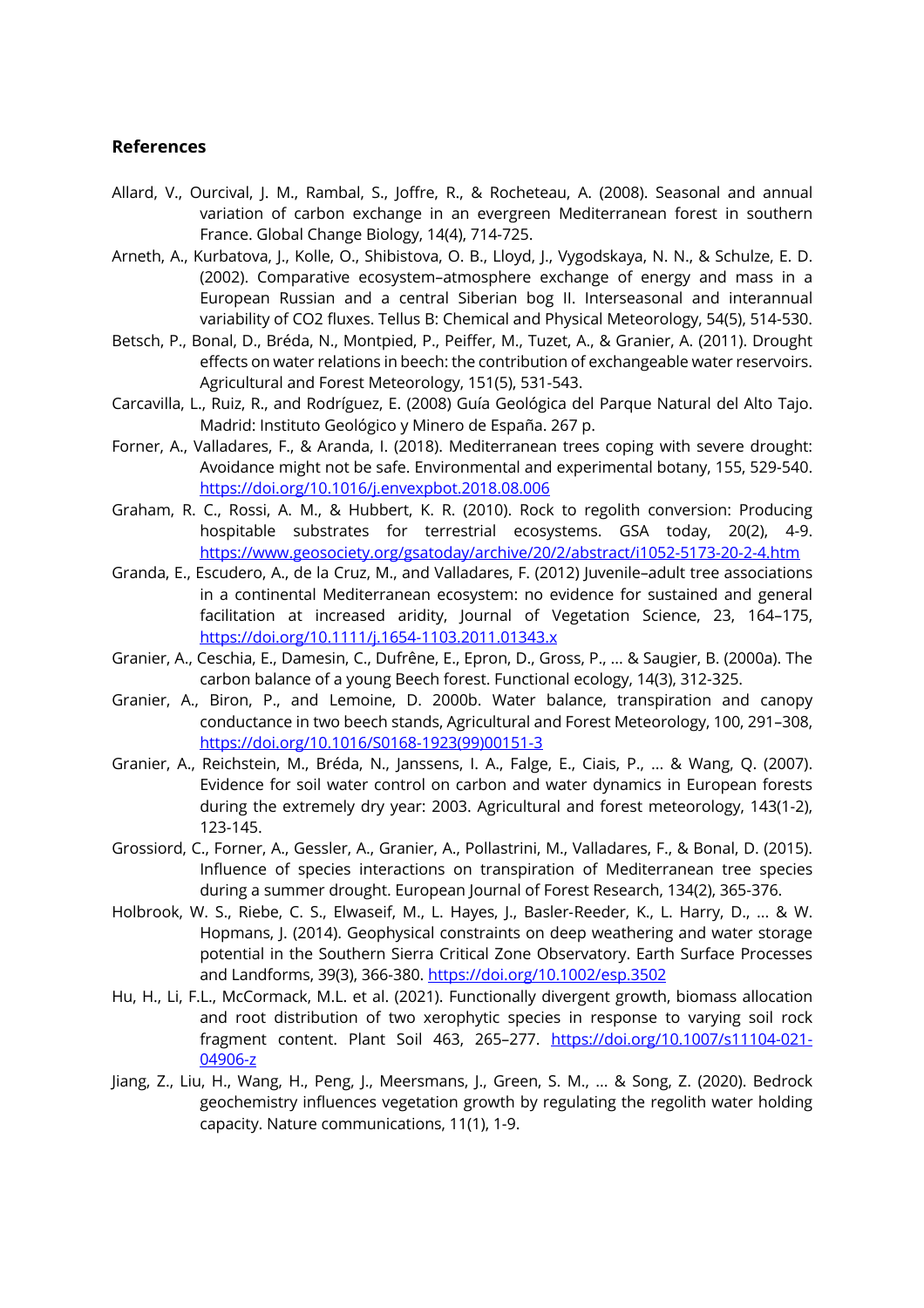- Jones, D. P., & Graham, R. C. (1993). Water-holding characteristics of weathered granitic rock in chaparral and forest ecosystems. Soil Science Society of America Journal, 57(1), 256- 261. https://doi.org/10.2136/sssaj1993.03615995005700010044x
- Katsura, S., Kosugi, K., Mizutani, T., and Mizuyama, T.: Hydraulic Properties of Variously Weathered Granitic Bedrock in Headwater, Vadose Zone Journal, 8, 557–573, https://doi.org/10.2136/vzj2008.0142, 2009.
- Kurbatova, J., Arneth, A., Vygodskaya, N. N., Kolle, O., Varlargin, A. V., Milyukova, I. M., ... & Lloyd, J. (2002). Comparative ecosystem–atmosphere exchange of energy and mass in a European Russian and a central Siberian bog I. Interseasonal and interannual variability of energy and latent heat fluxes during the snowfree period. Tellus B: Chemical and Physical Meteorology, 54(5), 497-513. https://doi.org/10.3402/tellusb.v54i5.16683
- Le Goff, N., & Ottorini, J. M. (2001). Root biomass and biomass increment in a beech (Fagus sylvatica L.) stand in North-East France. Annals of Forest Science, 58(1), 1-13. https://doi.org/10.1051/forest:2001104
- Limousin, J. M., Rambal, S., Ourcival, J. M., Rocheteau, A., Joffre, R., & Rodriguez-Cortina, R. (2009). Long-term transpiration change with rainfall decline in a Mediterranean Quercus ilex forest. Global Change Biology, 15(9), 2163-2175.
- Li, H., Si, B., Wu, P., & McDonnell, J. J. (2019). Water mining from the deep critical zone by apple trees growing on loess. Hydrological Processes, 33(2), 320-327. https://doi.org/10.1002/hyp.13346
- Martín-Duque, R.F., Nicolau, J.M., Martín-Moreno, C., Sánchez, L., Ruiz Lopez de la Cova, R., Sanz, M.A., Lucia, A. (2008). Geomorfologia y gestion del Parque Natural Alto Tajo (1). Condicionantes y criterios geomorfologicos para la restauracion de minas de caolin. Trabajos de Geomorfologia en Espana. X Reunion Nacional de geomorfologia. Cadiz. http://www.landformining.igeo.ucmcsic.es/sites/default/files/files/Mart%C3%ADn%20Duque%20et%20al,%202008\_AT(1).

pdf

- Martín-Moreno, C., Fidalgo Hijano, C., Martín Duque, J., González Martín, J., Zapico Alonso, I., and Laronne, J. (2014) The Ribagorda sand gully (east-central Spain): Sediment yield and human-induced origin, Geomorphology, 224, 122–138, https://doi.org/10.1016/j.geomorph.2014.07.013
- McCormick, E. L., Dralle, D. N., Hahm, W. J., Tune, A. K., Schmidt, L. M., Chadwick, K. D., & Rempe, D. M. (2021). Widespread woody plant use of water stored in bedrock. Nature, 597(7875), 225-229.
- Miyazaki, T.: Bulk density dependence of air entry suctions and saturated hydraulic conductivities of soils, Soil Science, 161, 484–490, 1996.
- Milyukova, I. M., Kolle, O., Varlagin, A. V., Vygodskaya, N. N., Schulze, E. D., & Lloyd, J. (2002). Carbon balance of a southern taiga spruce stand in European Russia. Tellus B: Chemical and Physical Meteorology, 54(5), 429-442.
- Navarre-Sitchler, A., Brantley, S. L., & Rother, G. (2015). How porosity increases during incipient weathering of crystalline silicate rocks. Reviews in Mineralogy and Geochemistry, 80(1), 331-354.
- Novák, V., & Šurda, P. (2010). The water retention of a granite rock fragments in High Tatras stony soils. Journal of Hydrology and Hydromechanics, 58(3), 181-187.
- Novenko, E. Y., & Zuganova, I. S. (2010). Landscape dynamics in the Eemian interglacial and Early Weichselian glacial epoch on the South Valdai Hills (Russia). The Open Geography Journal, 3(1).
- Pachepsky, Y. and Park, Y.: Saturated Hydraulic Conductivity of US Soils Grouped According to Textural Class and Bulk Density, Soil Science Society of America Journal, 79, 1094– 1100, https://doi.org/10.2136/sssaj2015.02.0067, 2015.